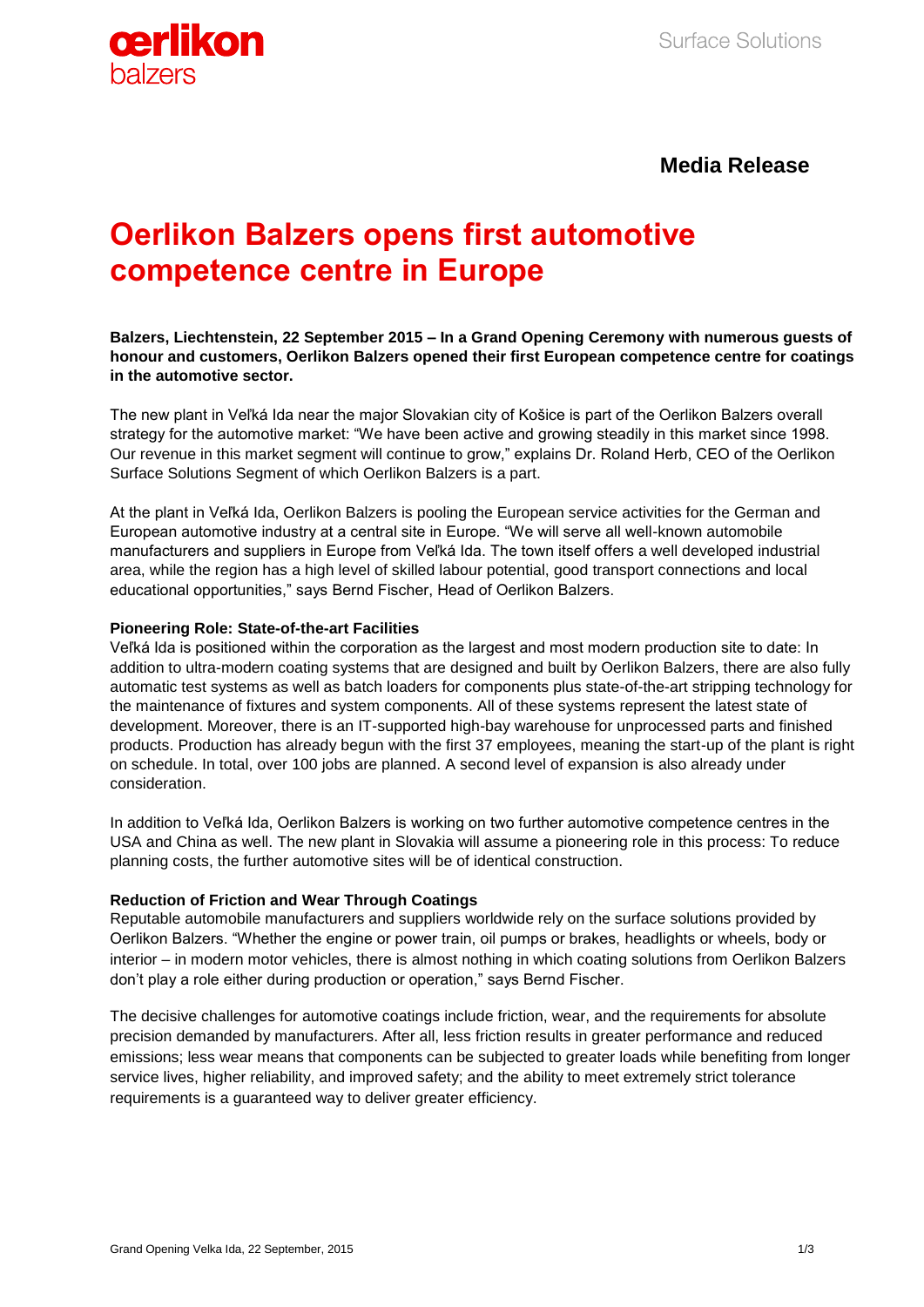

Bernd Fischer explains: "In practice, this means that uncoated engine components would last just about one day. With our coating solutions, however, they last the entire life of the car! Innovative coating technologies such as these are an investment in the future because efficient engines mean less fuel and fewer resources are consumed – and this is a very important aspect of our work."



From left to right: Ulrich Urban - Project Manager & Managing Director in Slovakia, Bernd Fischer - Head of Oerlikon Balzers, Etienne van der Muren - Controlling & Managing Director in Slovakia.



The newly constructed plant of Oerlikon Balzers in Veľká Ida.



View into the production area with three of the state-of-the-art coating systems of Oerlikon Balzers.

For further information please contact:

Alessandra Doëll Head of Communications, Oerlikon Balzers T +423 388 7500 F +423 388 5419 alessandra.doell@oerlikon.com [www.oerlikon.com/balzers](http://www.oerlikon.com/balzers)